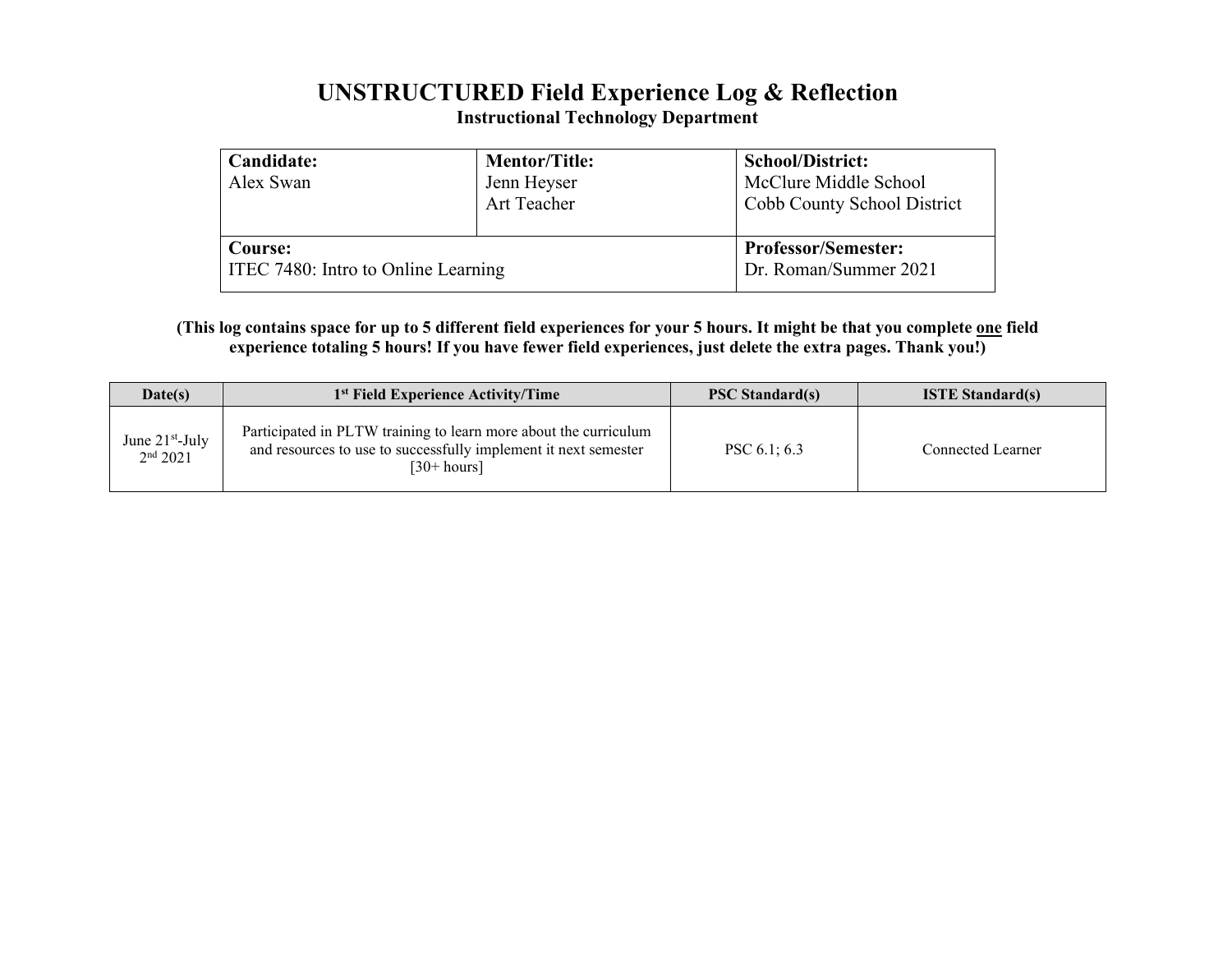**First Name/Last Name/Title of an individual who can verify this experience:** Jenn Heyser **Signature of the individual who can verify this experience:**

| (Place an X in the box representing the race/ethnicity and subgroups involved in this field experience.) |                    |         | <b>DIVERSITY</b> |                      |       |         |       |          |
|----------------------------------------------------------------------------------------------------------|--------------------|---------|------------------|----------------------|-------|---------|-------|----------|
| <b>Ethnicity</b>                                                                                         | P-12 Faculty/Staff |         |                  | <b>P-12 Students</b> |       |         |       |          |
|                                                                                                          | $P-2$              | $3 - 5$ | $6 - 8$          | $9 - 12$             | $P-2$ | $3 - 5$ | $6-8$ | $9 - 12$ |
| Race/Ethnicity:                                                                                          |                    |         |                  |                      |       |         |       |          |
| Asian                                                                                                    |                    |         |                  |                      |       |         | X     |          |
| Black                                                                                                    |                    |         |                  |                      |       |         | Х     |          |
| Hispanic                                                                                                 |                    |         |                  |                      |       |         | X     |          |
| Native American/Alaskan Native                                                                           |                    |         |                  |                      |       |         | X     |          |
| White                                                                                                    |                    |         |                  |                      |       |         | X     |          |
| Multiracial                                                                                              |                    |         |                  |                      |       |         | X     |          |
| <b>Subgroups:</b>                                                                                        |                    |         |                  |                      |       |         |       |          |
| <b>Students with Disabilities</b>                                                                        |                    |         |                  |                      |       |         | X     |          |
| Limited English Proficiency                                                                              |                    |         |                  |                      |       |         | X     |          |
| Eligible for Free/Reduced Meals                                                                          |                    |         |                  |                      |       |         | X     |          |

**Reflection**

(Minimum of 3-4 sentences per question)

**1. Briefly describe the field experience. What did you learn about technology coaching and technology leadership from completing this field experience?** The curriculum is a great example of PjBL and includes many blended learning resources. It ties in well with much of what I worked on for the class, specifically the syllabus and online unit projects. Unfortunately, no other teachers at my school use the program, but many are interested that I can share with. The training will come in handy when I collaborate with my district level colleagues during professional development sessions.

**2. How did this learning relate to the knowledge (what must you know), skills (what must you be able to do) and dispositions (attitudes, beliefs, enthusiasm) required of a technology facilitator or technology leader? (Refer to the standards you selected above. Use the language of the PSC standards in your answer and reflect on all 3—knowledge, skills, and dispositions.)**

**Knowledge –** I have never implemented PLTW before, so knowledge is critical to my understanding of the content and how to access all the resources required for me to be successful in the classroom. The digital skills you learn and build on with a program like PLTW are top notch and I am excited to finally be using it in my own classroom.

**Skills –** I gained many skills in the PjBL field, such as Microbits, MakeCode, standard resources in PLTW, and many other platforms in education. The training also did a good job preparing teachers how to assess for performance-based projects and best practices involving collaboration, which is a big part of the curriculum (PLTW).

**Dispositions** – There is much enthusiasm for PLTW in education and for good reason. It is a great program and I am happy to be finally implementing it in my curriculum. My administration is also excited and on board with it and that is a major plus as well. My plan is to build on the enthusiasm that is already there and to help better prepare my students for connected pathways (STEM) in high school and beyond.